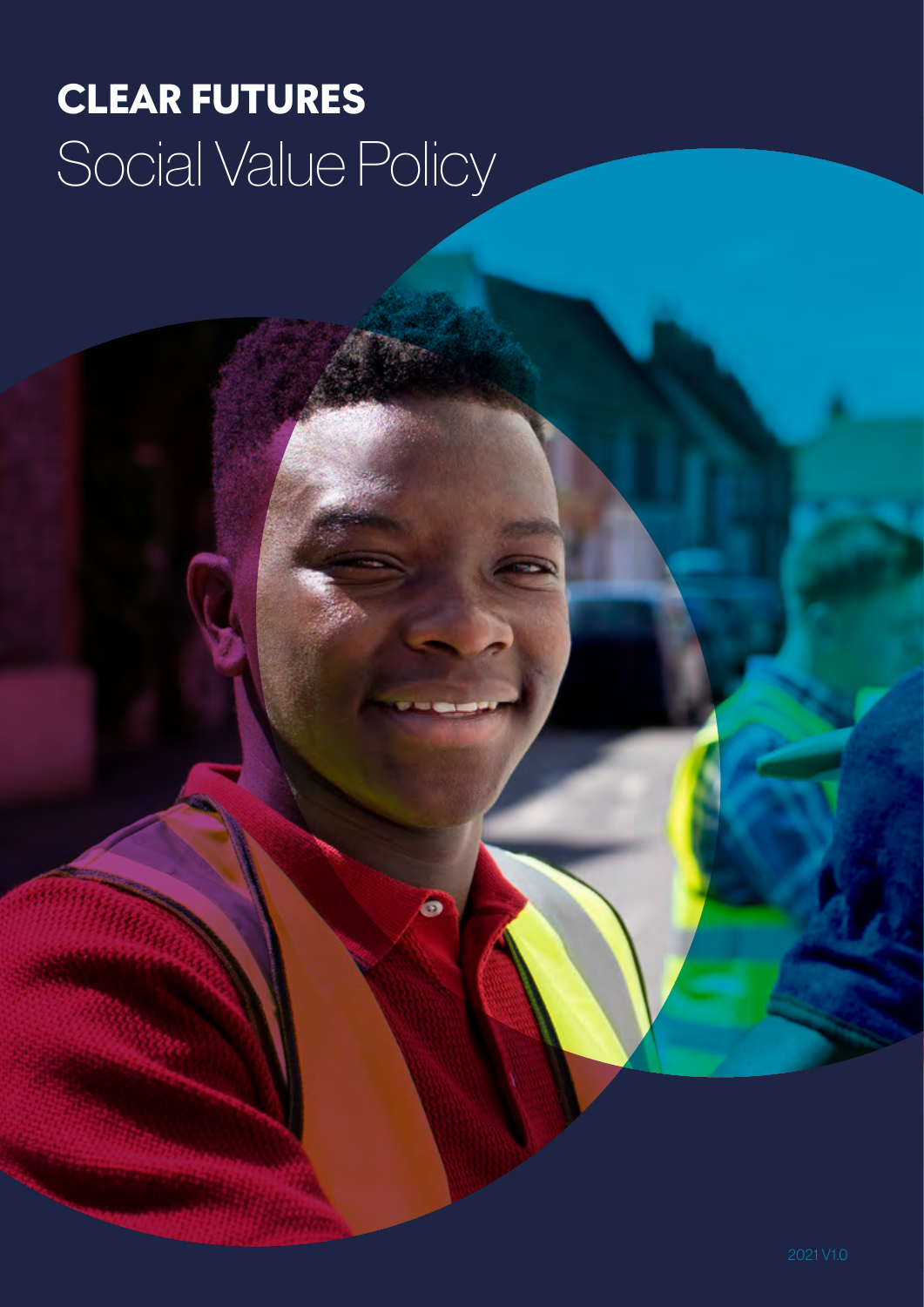### **Statement**

Our social value approach and commitment embraces social, economic, and physical sustainability in a meaningful way and creates common threads that can be woven into the projects and services that we help create and deliver. We work closely with our participants to fully understand needs and requirements in their communities to create bespoke Social Impact Plans.

We recognise the impact the COVID-19 pandemic has had across our communities and the UK public sector, and the drive to build back better through the levelling-up agenda. Social value is critical to the economic recovery – creating positive opportunities and inclusive growth through the added-value it delivers for local places and people.

We embed social value in everything we do and in accordance with The Public Services (Social Value) Act 2012, The Procurement Reform (Scotland) Act 2014, The Wellbeing of Future Generations (Wales) Act 2015 and the United Nations Sustainable Development Goals (SDGs).

### Commitment and aims

The purpose of this policy is to ensure we deliver additional 'value for money' in its widest sense by creating meaningful social, economic and environmental benefits in the places we work. We aim to impact positively on local people, culture, businesses and the environment by delivering real opportunities to our participants' communities. Our overarching commitment is focused on keeping participants' £ spend local.

To ensure we attract like-minded supply chain partners who understand and support the importance of social value delivery we aim to set a social value weighting up to 20% in the tendering evaluation process, subject to collective agreement with the participant. All of our supply chain partners are experienced in the delivery of social value and have dedicated resources in place to deliver the Social Impact Plans.

We are committed to working closely with our participants to understand their local communities, identify the challenges they face and how we can make a positive impact. We focus on key areas that matter most:

### **Local economy:**

- Locally procured goods and services where possible.
- Provide work opportunities for local SMEs, Micro Enterprises, Ethnic Minority-owned Businesses and Third Sector Organisations.
- Support the training and development of local SMEs, Micro Enterprises, Ethnic Minority-owned Businesses and Third Sector Organisations to increase their capability, capacity and support their sustainability.

### **Employment and skills:**

- Create local employment opportunities such as work placements, apprenticeships, internships, traineeships, and actual jobs.
- Enable and support local people to obtain the necessary skills to gain and sustain employment.
- Support underrepresented and disadvantaged groups to remove barriers to work.